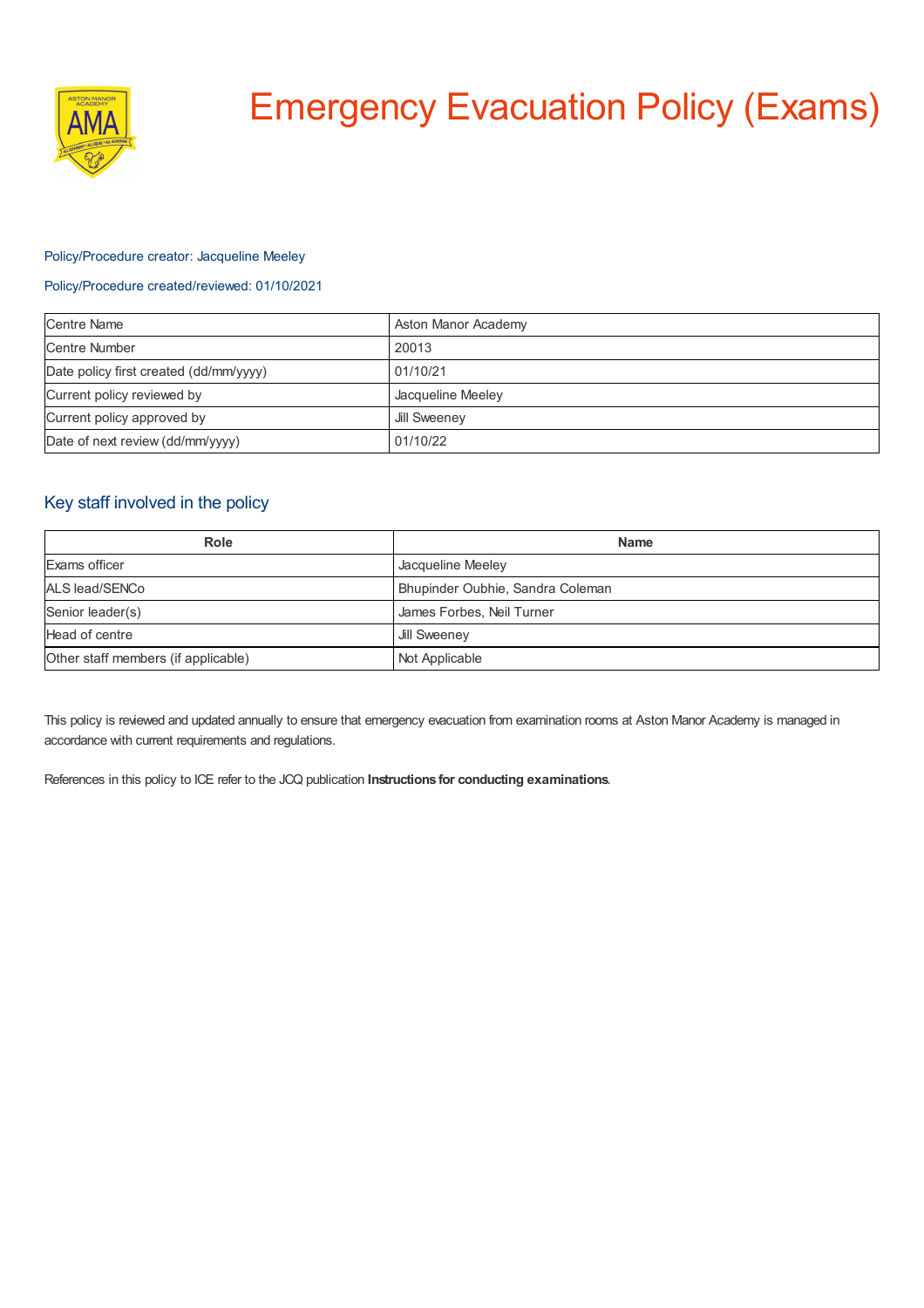# Introduction

An emergency evacuation is required where it is unsafe for candidates to remain in the examination room. This might include a fire, the fire alarm sounding to warn of fire, bomb alert or other serious threat.

In exceptional situations, where candidates might be severely disadvantaged or distressed by remaining in the room, the emergency evacuation procedure may also need to be followed. This might include situations where there is severe disruption in the examination room, serious illness of a candidate or invigilator or similarly serious incidents.

- As each incident may be different, advice will be sought (if applicable) from the relevant awarding body as soon as it is safe to do so, particularly where there is concern about the security of the examination(s) (ICE 25.4)
- Where candidates are unable to return to the building to complete the examination, the relevant awarding body will be contacted immediately for advice. The awarding bodies have procedures in place to ensure that candidates are not disadvantaged where they are unable to complete the examination due to circumstances beyond their control (ICE 24.5)

# Purpose of the policy

The purpose of this policy is to confirm the arrangements at Aston Manor Academy for dealing with an emergency evacuation of an examination room by defining staff roles and responsibilities and confirming the emergency evacuation procedure.

This policy ensures compliance with JCQ regulations (ICE 25.2) which state that centres must have a written policy for dealing with emergency evacuation of the examination room which is subject to inspection by the JCQ Centre Inspection Service.

## 1. Emergency evacuation procedure

#### **Actions taken in the event of an emergency evacuation of the examination room**

At Aston Manor Academy, the following actions (in accordance with ICE 25.3) are taken if an examination room has to be evacuated:

- Candidates are instructed to stop writing
- The attendance register is collected (in order to ensure all candidates are present)
- The examination room is evacuated in line with the instructions given by the appropriate authority
- Candidates are instructed to leave all question papers and scripts in the examination room. Candidates are advised to close their answer booklet(s)
- Candidates are instructed to leave the room in silence
- Candidates are supervised as closely as possible while they are out of the examination room to make sure there is no discussion about the examination
- The time of the interruption is noted and how long it lasted
- Candidates are allowed the remainder of the working time set for the examination once it resumes
- If there are only a few candidates, the possibility is considered of taking the candidates (with question papers and scripts collected by the invigilator) to another place to finish the examination
- A full report is made of the incident and of the actions taken, and sent to the relevant awarding body

#### Additional actions taken:

In the event of a fire alarm, invigilators are trained to await confirmation from senior leadership or the exams officer that the room is to be evacuated. They should leave via the nearest fire exit and escort students to the assembly point on the top playground. They have been informed that students sitting the exam should be kept separate from all other students.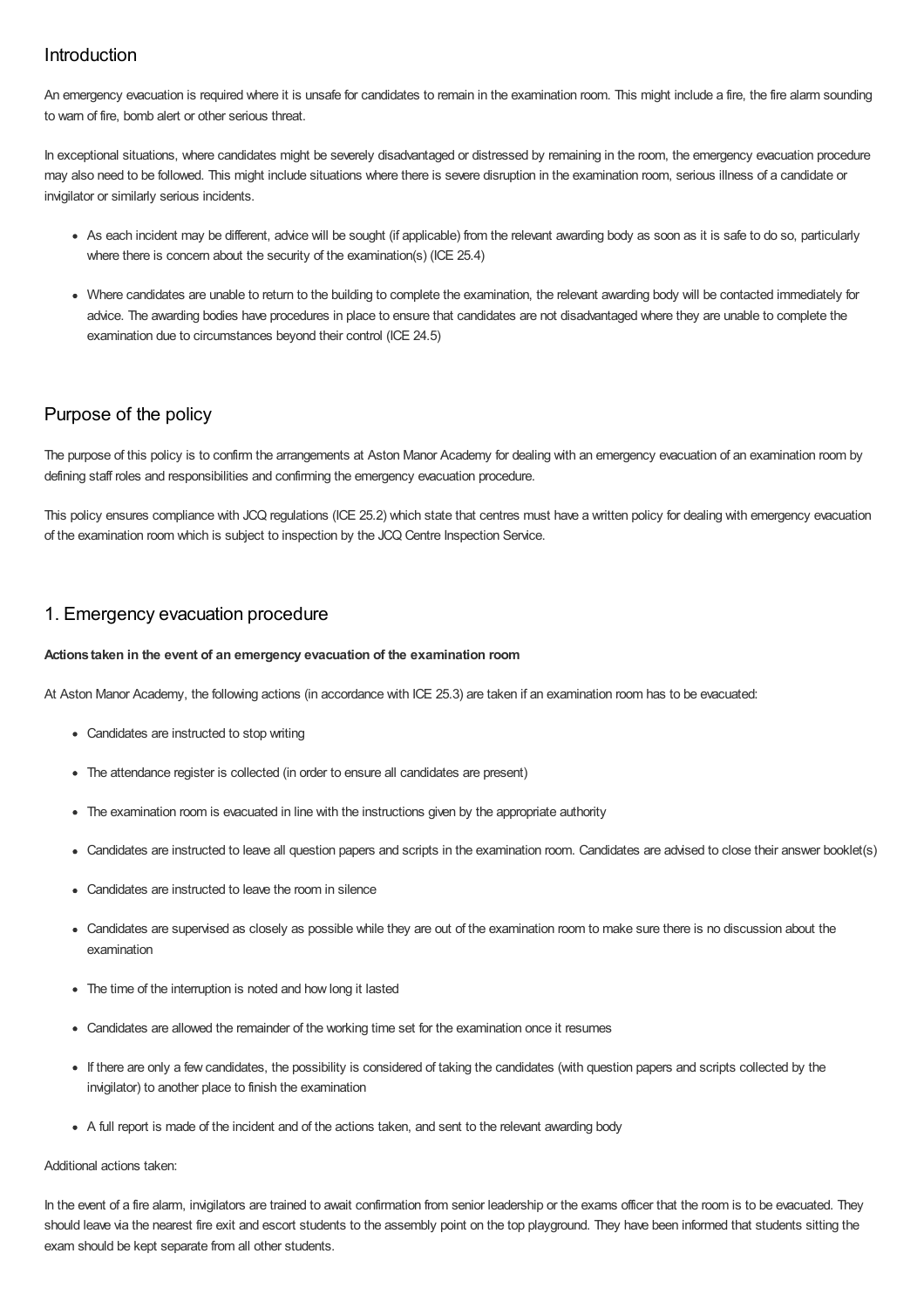- When/if allowed to return to the examination room, invigilators allow candidates time to settle down, reminding them they are still under formal examination conditions and that they must not open their answer booklets until instructed to do so
- Invigilators announce clearly to candidates when they may begin and how much time they have (the examination will formally restart at this point)
- Invigilators record the time the examination(s) restarted and amend the displayed finishing time(s) for all candidates to see
- Invigilators are trained to record as much detail on the exam room incident log when able to do so (ensuring candidates are continually supervised and giving complete attention to this duty at all times) and to ensure the exams officer is fully briefed at the end of the examination(s) to enable a full report to be submitted to the awarding body/bodies
- Where not allowed to return to the examination room, or the decision is made by the appropriate authority that the examination(s) cannot be resumed, the centre's Exam Contingency Plan will be invoked and invigilators/candidates briefed accordingly at the time

Further actions taken:

Not applicable

# 2. Roles and Responsibilities

#### **The role of the head of centre**

The head of centre at Aston Manor Academy will:

- Ensure that the emergency evacuation policy for examinations is fit for purpose and complies with relevant health and safety regulation
- Ensure that any instructions from relevant local or national agencies are referenced and followed where applicable, including information from the National Counter Terrorism Security Office on the **Procedures for handling bomb threats** (ICE 25.1)

Other responsibilities:

Not applicable

#### **The role of the senior leader**

The senior leader will:

Where responsible for the centre-wide emergency evacuation procedure, ensure that all staff and appointed fire marshals are aware of the policy and procedures to be followed when an emergency evacuation of an examination room is required

Other responsibilities:

Not applicable

**The role of the Additional learning support (ALS) lead/Special educational needs coordinator (SENCo)**

The ALS lead/SENCo will:

- Ensure that appropriate arrangements are in place for the emergency evacuation of a disabled candidate from an examination room where different procedures or assistance may need to be provided for the candidate
- Ensure that the candidate is informed prior to taking their examinations of what will happen in the event of an emergency evacuation

Other responsibilities:

Not applicable

**The role of the examsofficer**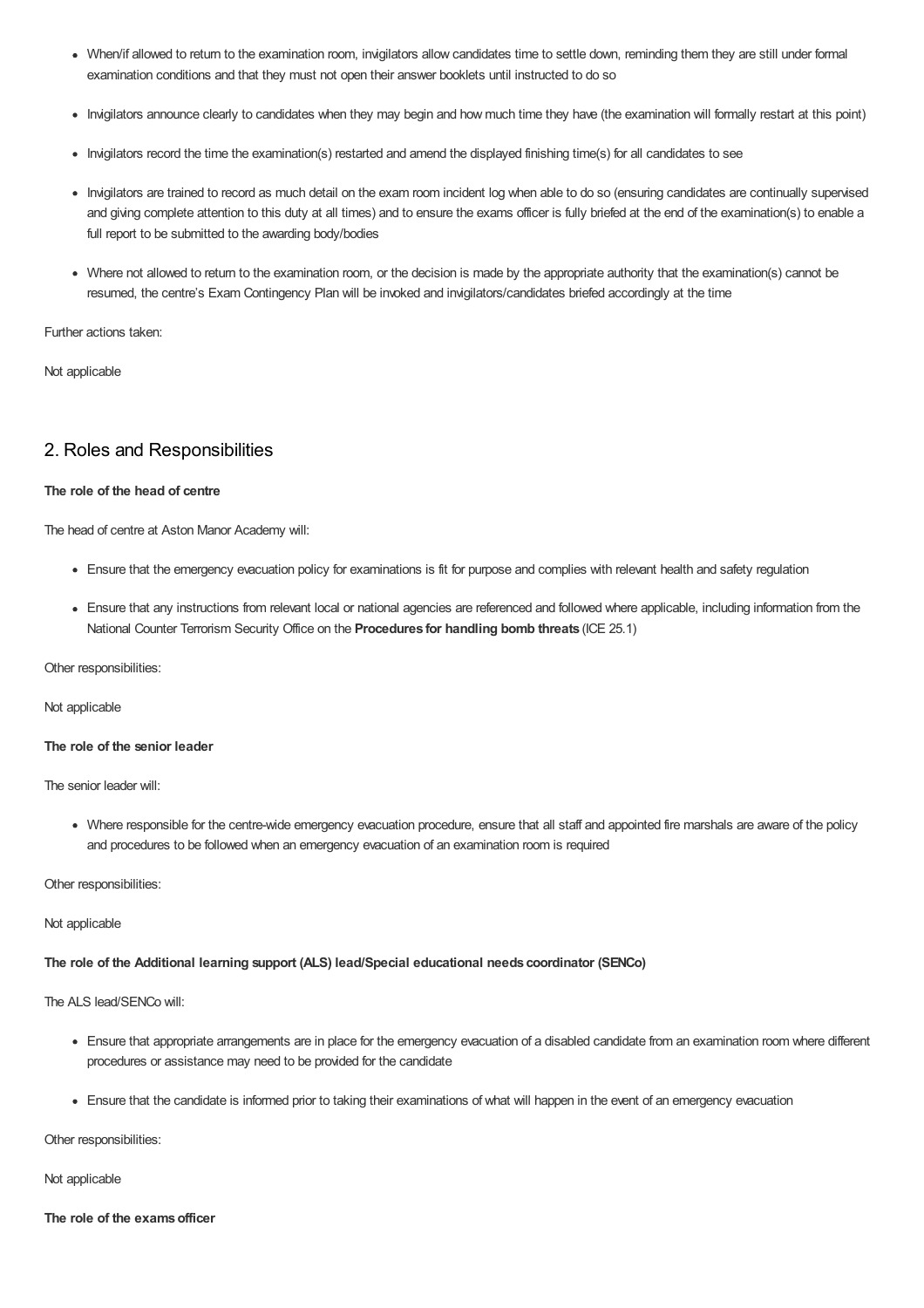The exams officer will:

- Ensure that invigilators are trained in emergency evacuation procedures and how an incident and actions taken must be recorded
- Ensure that candidates are briefed prior to examinations taking place, on what will happen in the event of an emergency in the examination room
- Provide invigilators with a copy of the emergency evacuation procedure in every room
- Provide a standard invigilator announcement for each exam room which includes appropriate instructions for candidates about emergency procedures and what will happen if the fire alarm sounds
- Provide an exam room incident log in every examination room
- Liaise with relevant staff prior to each examination session where different procedures or assistance may need to be provided for a disabled candidate
- Brief invigilators prior to each examination session where different procedures or assistance may need to be provided for a disabled candidate
- Ensure that appropriate follow-up is undertaken after an emergency evacuation, reporting the incident to the awarding body and the actions taken through the **special consideration** process where applicable (in cases where a group of candidates have been disadvantaged by a particular event)

#### Other responsibilities:

Not applicable

#### **The role of invigilators**

Invigilators will:

- By attending training and/or update sessions, ensure they understand what to do in the event of an emergency in the examination room
- Follow the actions required in the emergency evacuation procedure issued to them for every examination room
- Confirm with the exams officer, where different procedures or assistance may need to be provided for a disabled candidate they are invigilating
- Record details on the exam room incident log to support follow-up reporting to the awarding body by the exams officer (see below)

Other responsibilities:

Not applicable

#### **The role of other centre staff**

Assist invigilators in keeping exam students separate from other students in the school, and ensuring that they remain under exam conditions wherever possible.

## Recording details

As soon as practically possible and safe to do so, the following details will be recorded (see **Roles and Responsibilities** for the members of staff who will record these details):

- The actual time of the start of the interruption
- The actions taken
- The actual time the exam(s) resumed
- The actual finishing time(s) of the resumed exam(s)

Further details which may also be recorded include: